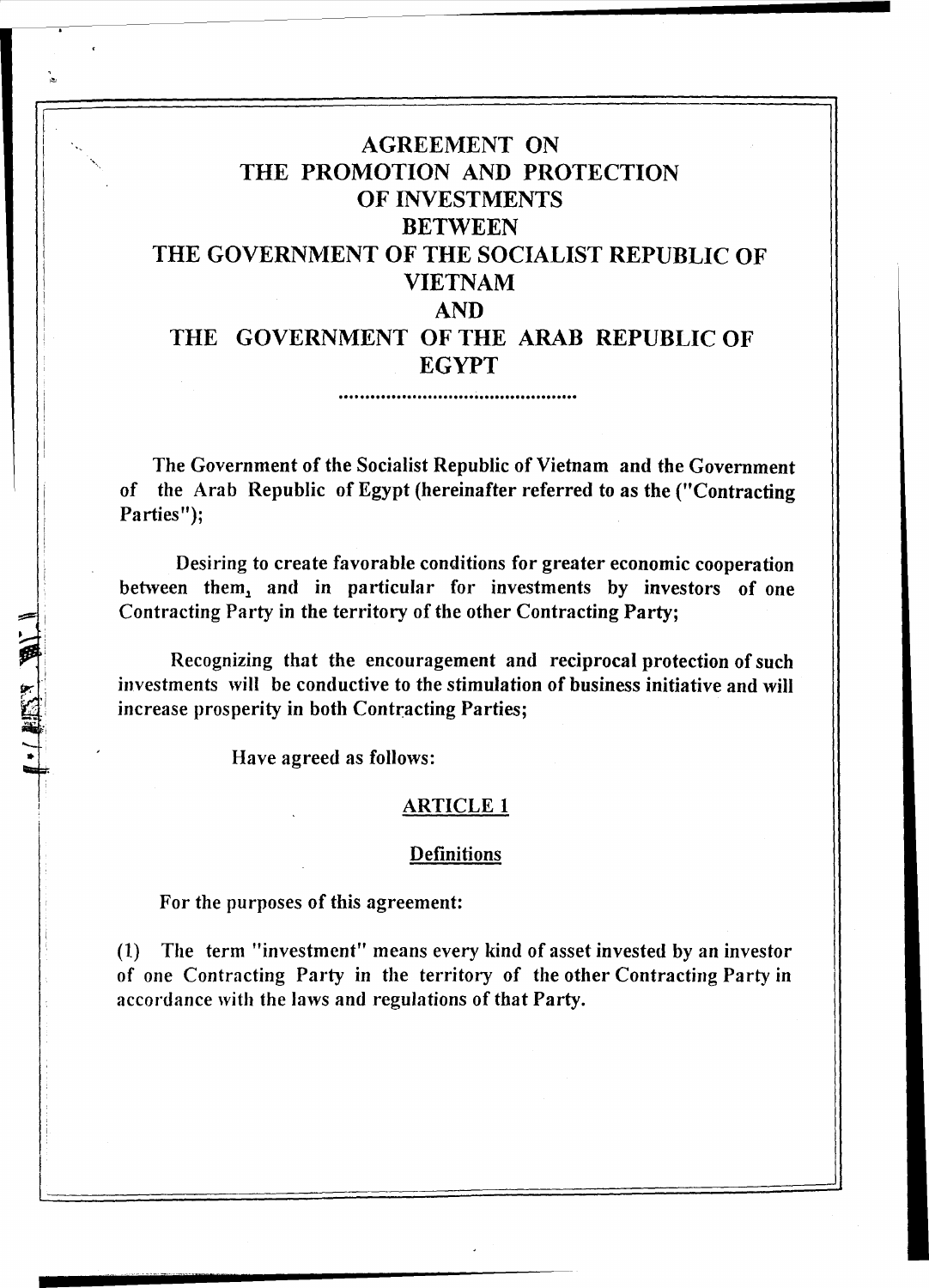Without restricting the generality of the foregoing, the term "investment" shall include, in particular, though not exclusive:

> (a) Movable and immovable property as well as any other related property rights such as mortgages, liens, pledges, usufruct and similar rights;

(b) Shares, stocks and debentures of companies and any other forms of participation in a company or any business enterprise;

(c) Claims to money or to any performance having an economic value associated with an investment;

(d) Intellectual property rights including copyrights, trademarks, patents, industrial designs, technical processes, know-how, trade secrets, trade names and good will;

(e) Any rights conferred by laws or under contracts, relating to an investment and any licenses and permits to the laws, including the concessions to search for, cultivate, extract, and exploit natural resources;

Any change in the form in which assets are invested shall not affect their character as an investment.

(2) The term "investor" means any natural or juridical person, who invests in the territory of the other Contracting Party:

 $\prod$ 

, .<br>.<br>.

)

(a) A "natural person" means with respect to either Contracting Party a natural person having the nationality of that Party in accordance with its laws; and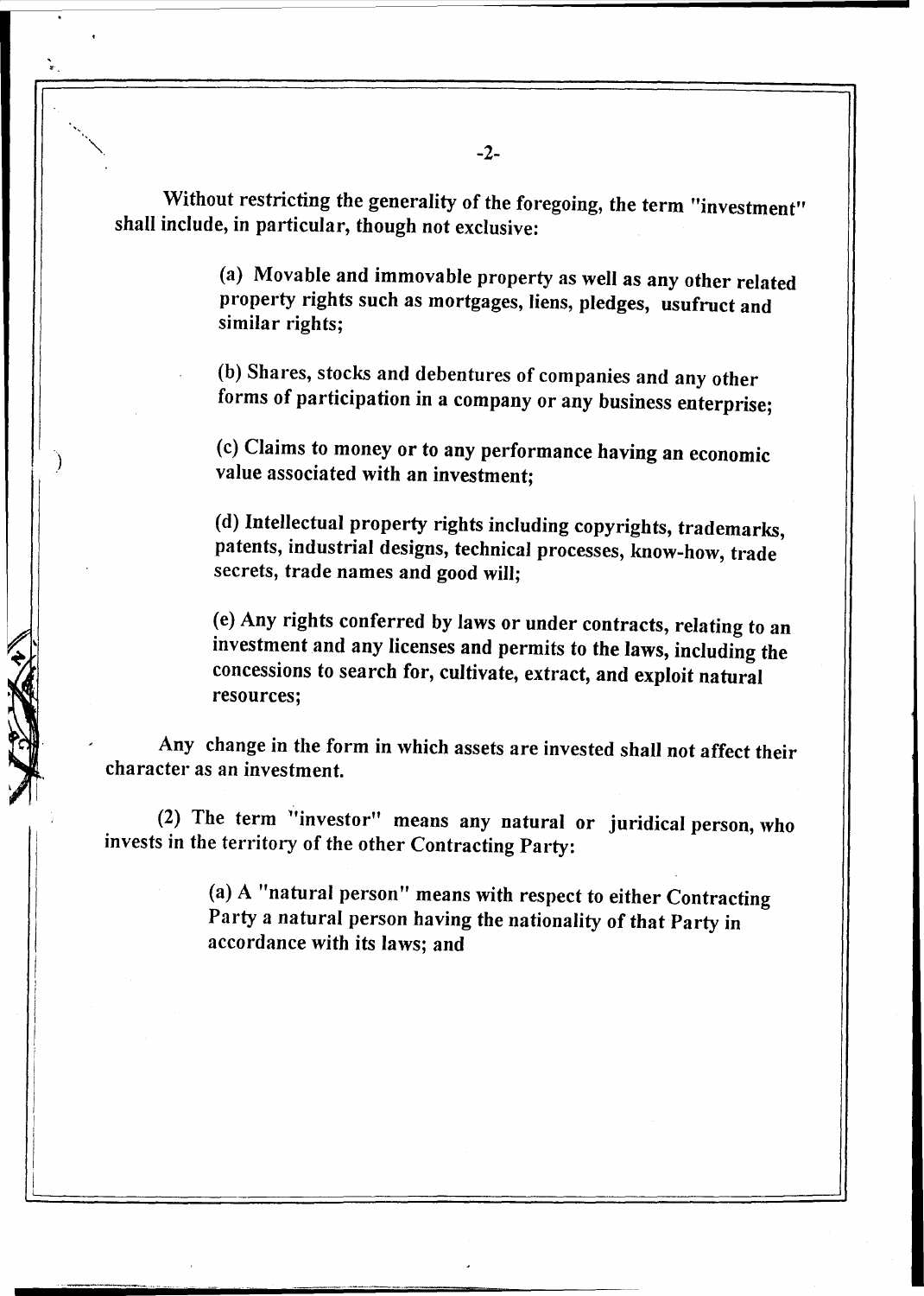(b) A "juridical person" means with respect to either Contracting Party, any entity established in accordance with, and recognized as a juridical person by its laws such as public institutions, corporations, foundations, private companies, firms, establishments and organizations.

(3) The term "returns" means any amount yielded by an investment and in particular, though not exclusive, includes, profits, dividends, interests, shares, capital gains, royalties, current income, technical assistance fee and/or other fees.

(4) The term "territory" means the territory of the Socialist Republic of Vietnam or the territory of the Arab Republic of Egypt respectively including all territory and islands, maritime areas, the seabed and subsoil over which the Country concerned exercises, in accordance with international law, sovereignty,sovereign rights or jurisdiction.

(5) The term "Freely convertible currency" means the currency that is widely used to make payments for international transactions and widely exchanged in principal international exchange markets.

#### ARTICLE 2

#### Promotion and Protection of Investments

(1) Each Contracting Party shall encourage and create favorable conditions for investors of the other Contracting Party to invest in its territory and, shall admit such investments in accordance with its laws and regulations.

~3~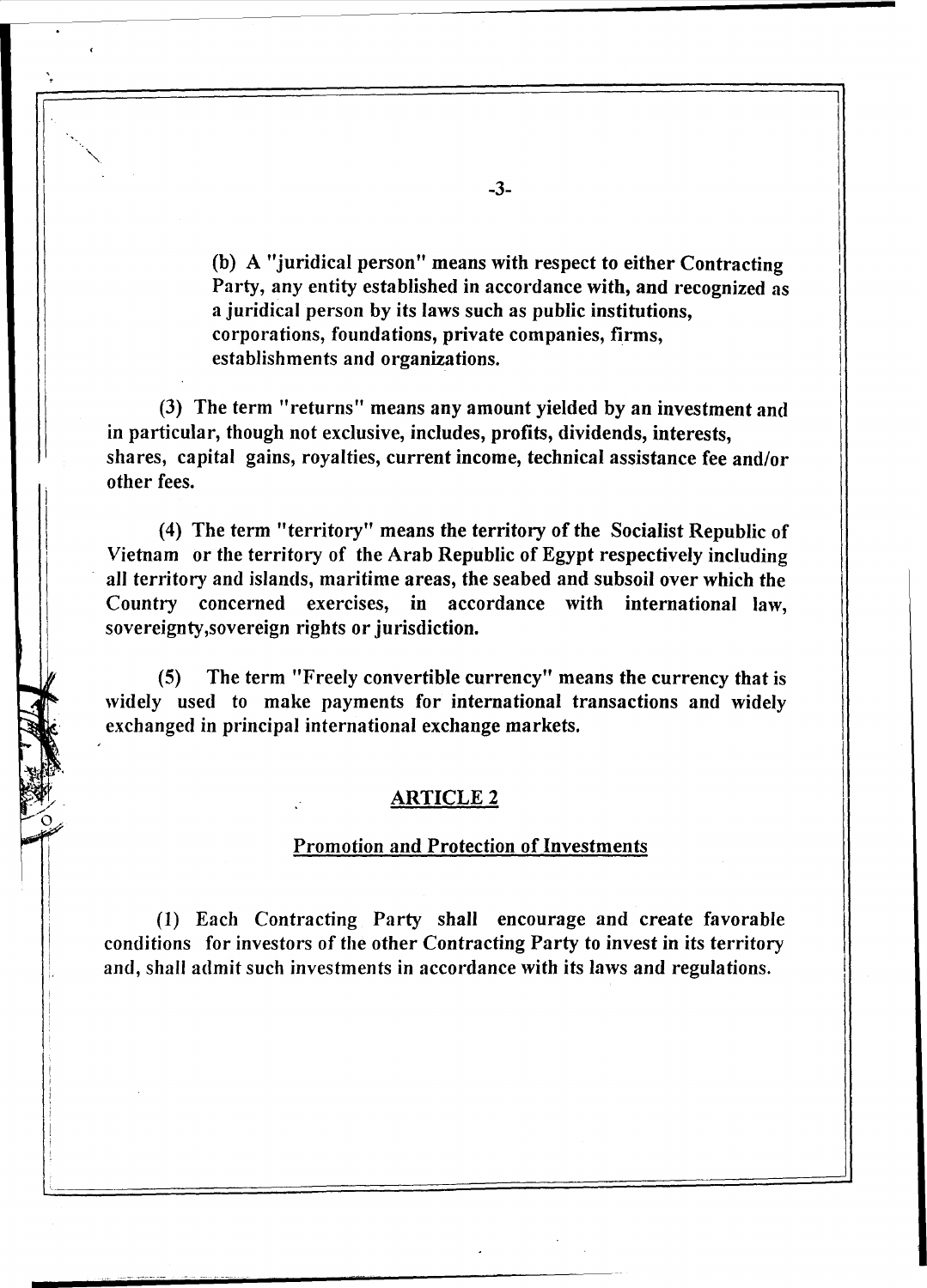(2) Investments of investors of each Contracting Party shall at all times be accorded fair and equitable treatment and shall enjoy full protection and security in the territory of the other Contracting Party. Neither Contracting Party shall in any way impair by unreasonable or discriminatory measures the management, maintenance, use, enjoyment or disposal of investments in its territory of investors of the other Contracting Party.

### ARTICLE 3

#### Investment Treatment

(1) Investments of investors of one Contracting Party in the territory of the other Contracting Party and also the returns there from shall receive treatment which is fair and equitable and not less favorable than that accorded in respect of the investments of any third country.

(2) Each Contracting Party shall in its territory accord, to investors of the other Contracting Party as regards the management, maintenance, use, enjoyment or disposal of their investments, treatment which is fair and equitable and not less favorable than that which it accords to investors of any third country.

(3) The provisions of paragraphs (1) and (2) of this Article shall not be construed so as to, oblige one Contracting Party to extend to investors of the other Contracting Party the benefit of any treatment, preference or privilege which may be extended by the former Contracting Party by virtue of:

> (a) Any existing or future customs union or free trade area, a common external tariff area, a common market, a monetary union or similar international agreements or other forms of regional cooperation to which either Contracting Party is or may become a party; or

.

.

""

, ŗ I

I I I  $\vert$ I  $\vert$  $\vert$ I I I I I i i I I I

! :

Ii

 $\mathcal{N}$ 

 $\sum_{i=1}^n$ 

 $\sqrt{1}$ . Jo

I ROCK

 $\sim$ ~

> I I

**\*** i

,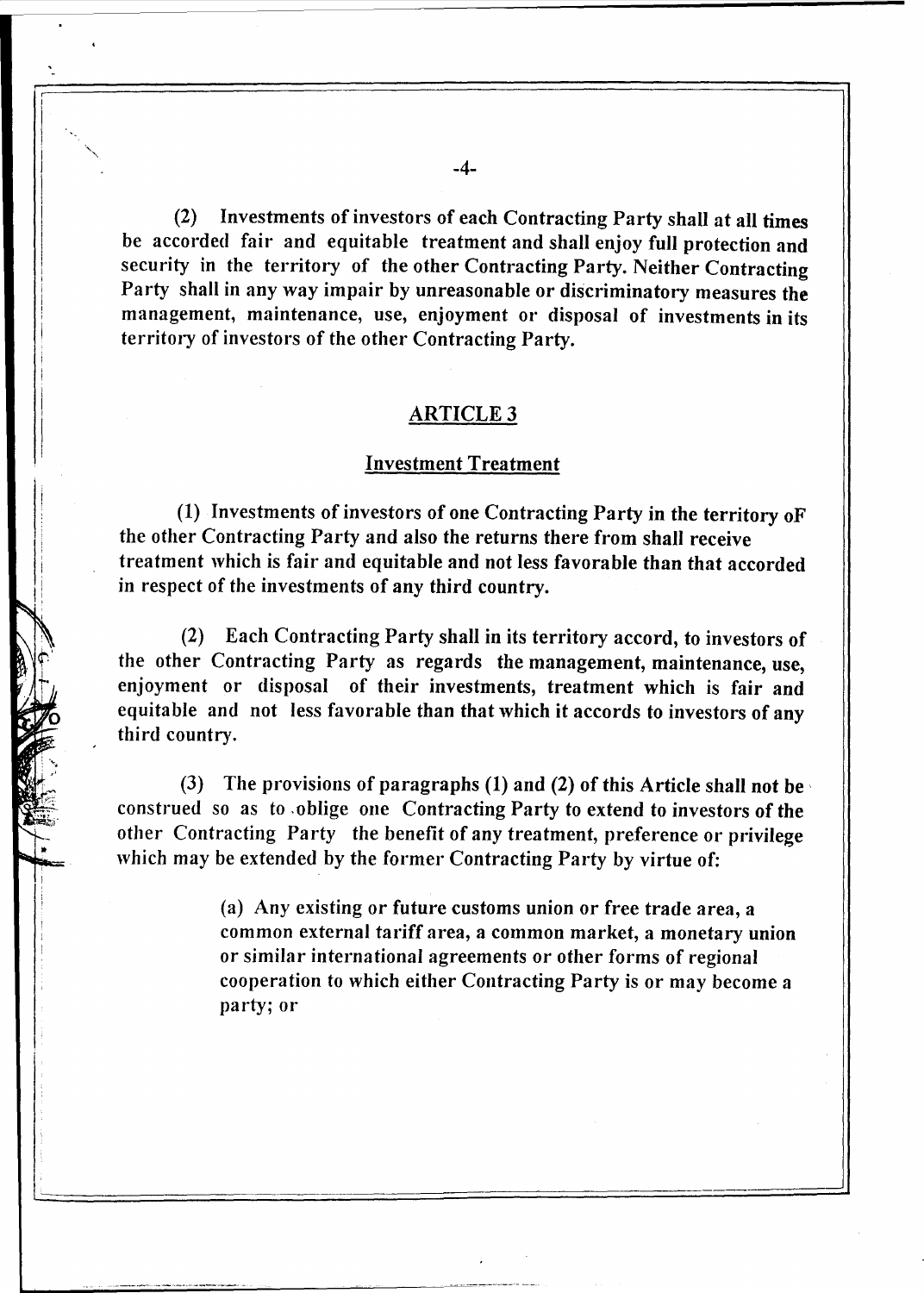(b) Any existing or future conventions or other international arrangements relating wholly or mainly to taxation.

#### ARTICLE 4

#### **Compensation**

(1) Investors of one Contracting Party whose investments in the territory of the other Contracting Party suffer losses owing to war, armed conflicts, revolution, a country of national emergency, revolt, insurrection, riot or other similar events in the territory of the latter Contracting Party shall be<br>accorded by the latter Contracting Party as records latter Contracting Party, as regards to restitution indemnification, compensation or other settlements, treatment which is not less favorable than that which the latter Contracting Party grants to investors of any third country. Any payments under this article shall be prompt, adequate, effective and freely transferable.

P\ |  $\vdash$  III ,  $\perp$   $\perp$ **times**  $\frac{1}{2}$ 

 $\frac{1}{2}$ 

 $f(2)$  Without prejudice to paragraph  $(1)$  of this article, investors of one Contracting Party who, in any of the situations referred to in that paragraph, suffer damage or loss in the territory of the other Contracting Party resulting from: **Firem:** 

(a) Requisitioning of their property by its forces or authorities, or

(b) Destruction of their property by its forces or authorities which was not caused in combat action or was not required by the necessity of the situation, shall be accorded just and adequate compensation for the damage or loss sustained during the period of the requisitioning or as a result of the destruction of the property. Resulting payments shall be freely transferable and without undue delay.

-- ----- ----.-.. -----~----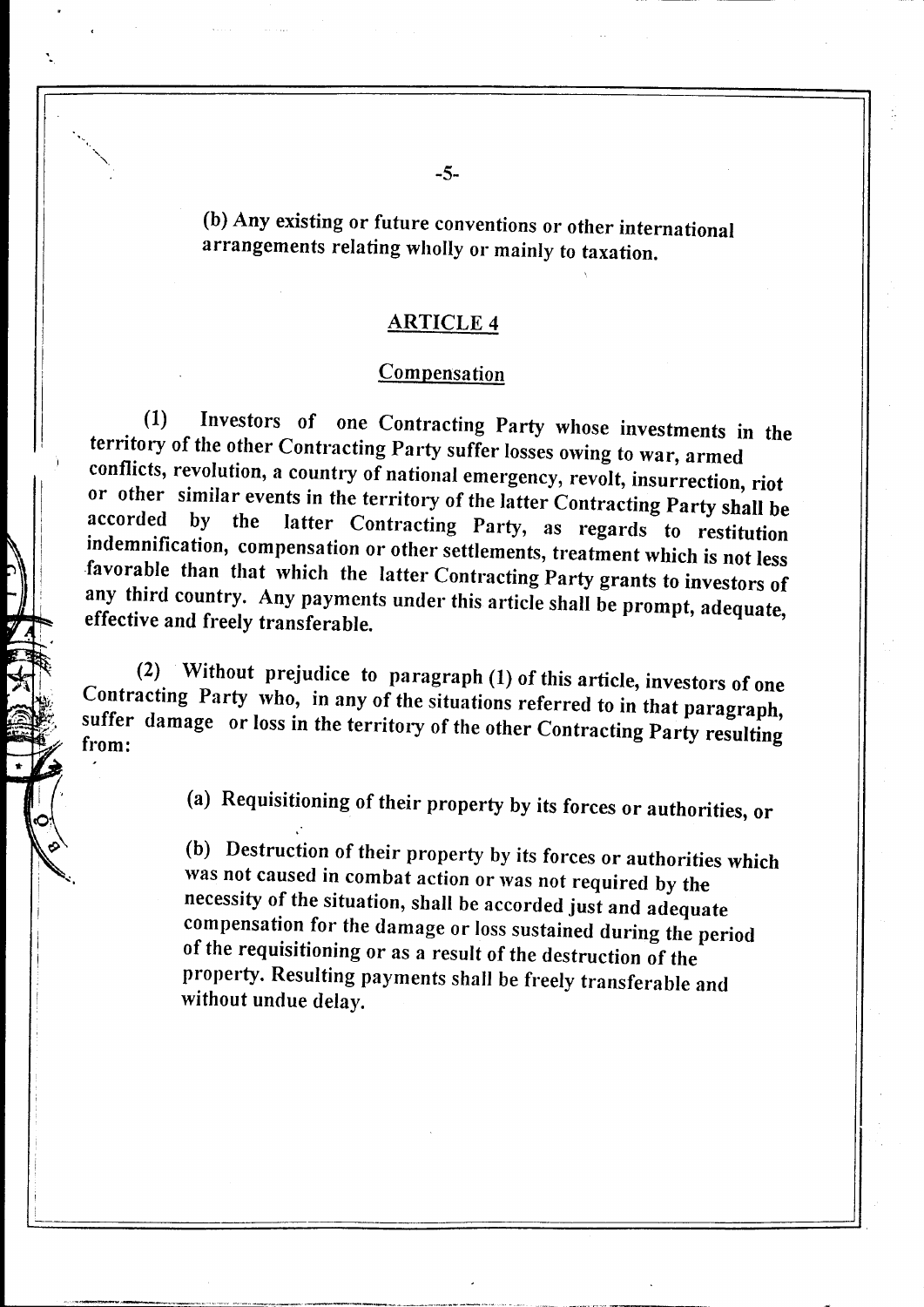#### Expropriation

(1) Investments of investors of either Contracting Party shall not be nationalized, expropriated or otherwise subjected to any other similar measures having an effect equivalent to nationalization or expropriation (hereinafter referred to as "expropriation" in the territory of the other Contracting Party except for reasons of public interest under due process of law, on a non-discriminatory basis, and provided that it is accompanied by prompt, adequate and effective compensation.

(2) Such compensation shall amount to the market value of the investment expropriated immediately before expropriation was taken or before impending expropriation became public knowledge, which ever is the earlier, shall include interest at the applicable commercial interest rate, and shall be made without undue delay, be effectively realizable and be freely transferable.

(3) The investor of the Contracting Party shall have a right to a prompt review by a judicial .or other independent authority of the other Contracting Party, of his or its case and of the valuation of his or itsinvestments in accordance with the principles set out in this Article.

(4)\Vhere one CoParty expropriates the assets of a company which is incorporated or constitutes under its laws and regulations, and in which investors of the other Contracting Party own shares or other forms of participation, the provisions of this Article shall be applied.

-6-

I '-

 $\overline{)}$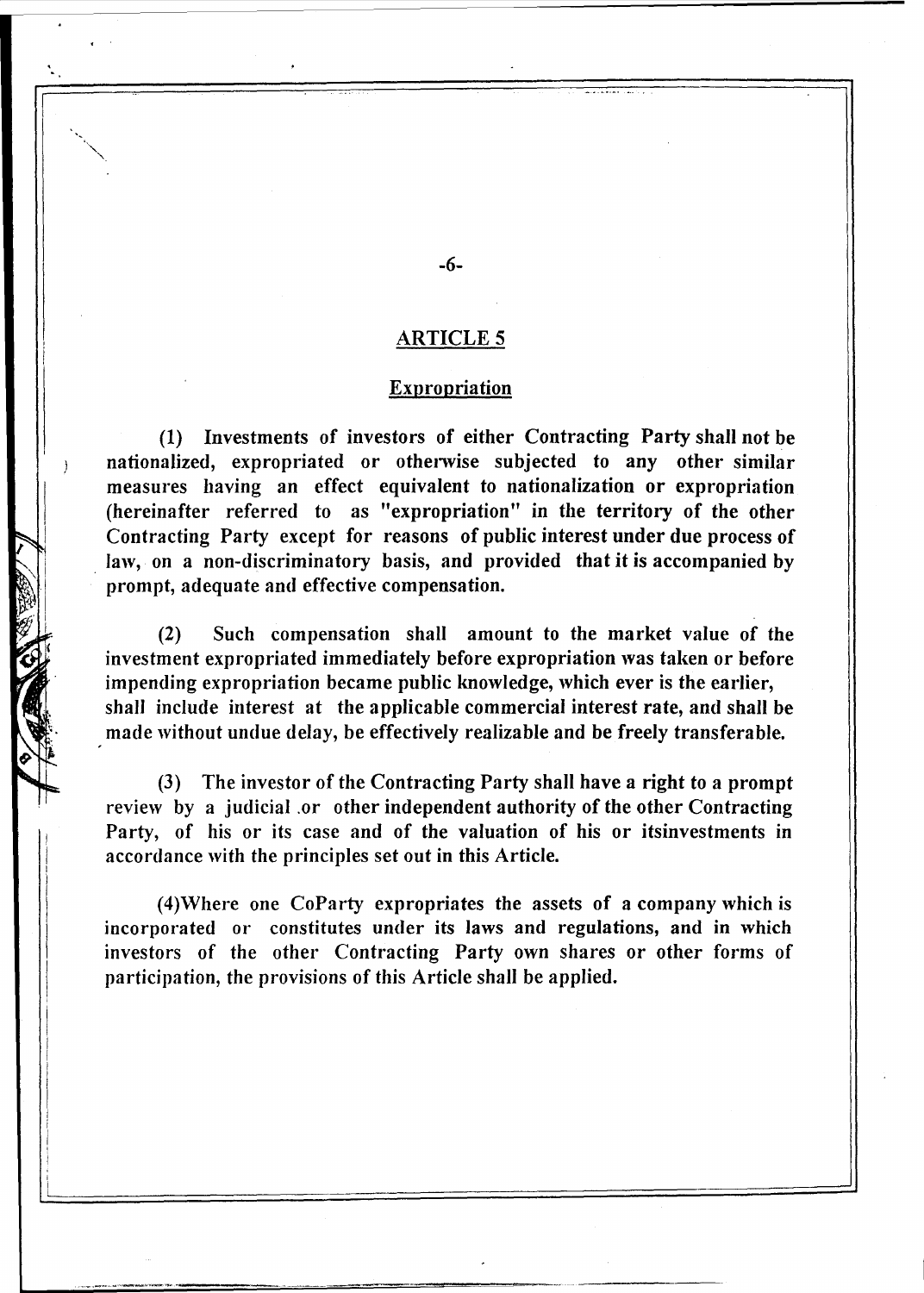#### Transfers

 $(1)$  With regard to the investments made in its territory, each Contracting Party shall, subject to its laws and regulations, grant to investors of the other Contracting Party the right to freely transfer payments related to their investments and returns. Such transfers shall include in particular though not exclusive the following: .

(a) Investment returns, as defined in Article 1;

(b) Compensation and other indemnities pursuant to Article (4) and (5);

(c) Proceeds accruing from the sale or liquidation, in full or partial of an investment;

(d) Funds in repayment of loans related to investments;

(e) Additional funds necessary for the maintenance or development of an existing investment;

(1) Amounts spent for the management of an investment in the territory of the other Contracting Party;

(g) Earnings of nationals of the other Contracting Party who are allowed to work in connection with investments in its territory.

(2) The transfers shall be made in a freely convertible currency, without undue delay at the exchange rate which is effective for the current transaction or at the official rate of exchange in force on the date of transfers.

)1

I

I

-7-

 $\cdot$  :  $\frac{1}{\sqrt{2}}$  .  $\frac{1}{\sqrt{2}}$  .  $\frac{1}{\sqrt{2}}$  .  $\frac{1}{\sqrt{2}}$  .  $\frac{1}{\sqrt{2}}$  .  $\frac{1}{\sqrt{2}}$  .  $\frac{1}{\sqrt{2}}$  .  $\frac{1}{\sqrt{2}}$  .  $\frac{1}{\sqrt{2}}$  .  $\frac{1}{\sqrt{2}}$  .  $\frac{1}{\sqrt{2}}$  .  $\frac{1}{\sqrt{2}}$  .  $\frac{1}{\sqrt{2}}$  .  $\frac{1}{\sqrt{2}}$  .  $\frac{$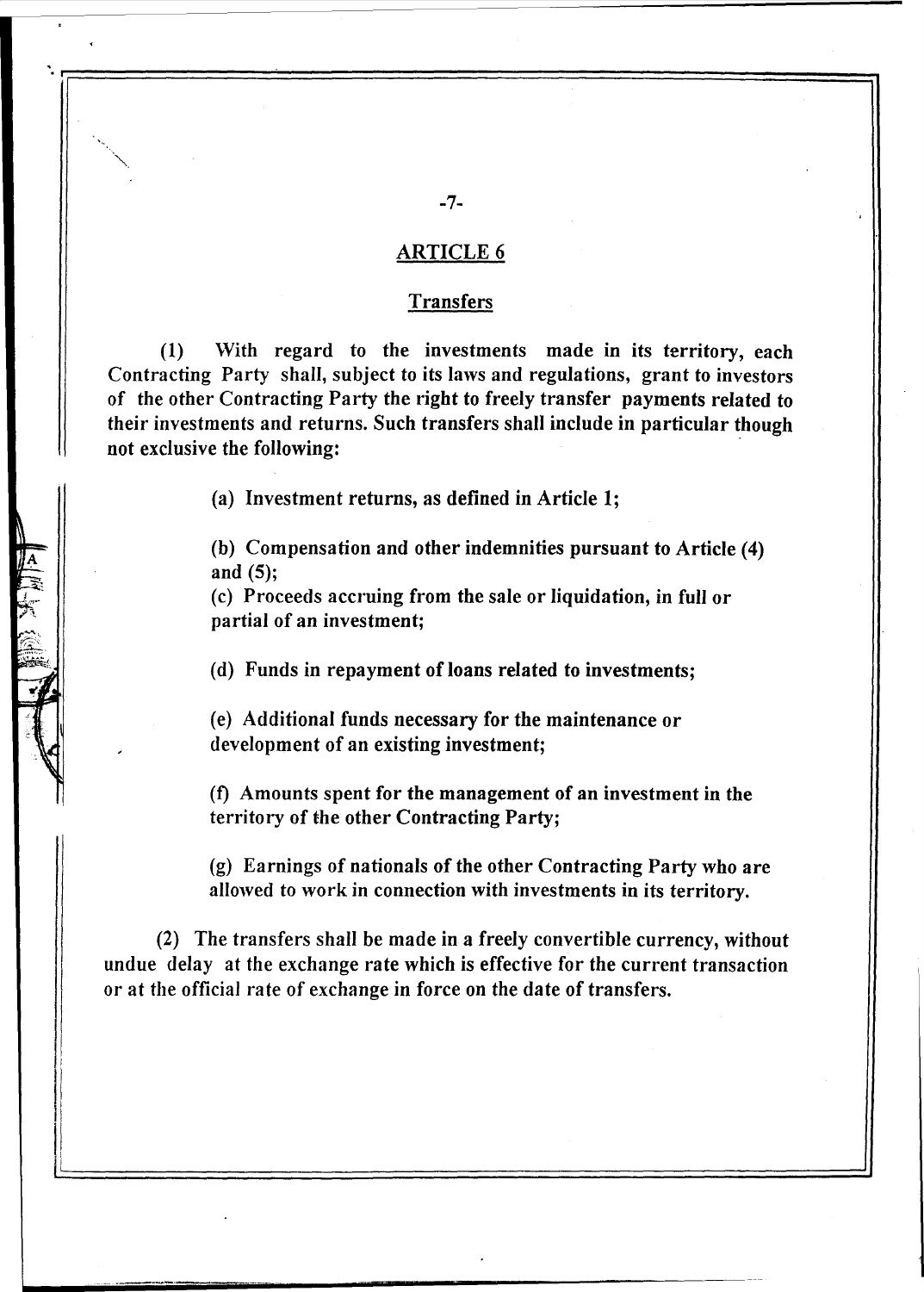#### **Subrogation**

If a Contracting Party or its designated agency makes a payment to *its*  own investors under a guarantee against non-commercial risks it has accorded in respect of investments in the territory of the other Contracting Party, the latter Contracting Party *shall* recognize:

> (a) The assignment, whether under the law or pursuant to a legal transaction in that country, of any rights or claims from the investor to the former Contracting Party or its designated agency; and

> (b) That the former Contracting Party or its designated agency is entitled by virtue of subrogation to exercise such claims of that investor and shall assume the obligation related to the investment.

#### ARTICLE 8

# Settlement of Investment Disputes Between A Contracting Party and an Investor Of the Other Contracting Party

(1) Any dispute between a Contracting Party and the investor of the other Contracting Party shall be notified in writing including a detailed information by the investor to the host Contracting party of the investment, and shall, as far as possible, be settled by the parties to the dispute amicably.

'.:-=========================================~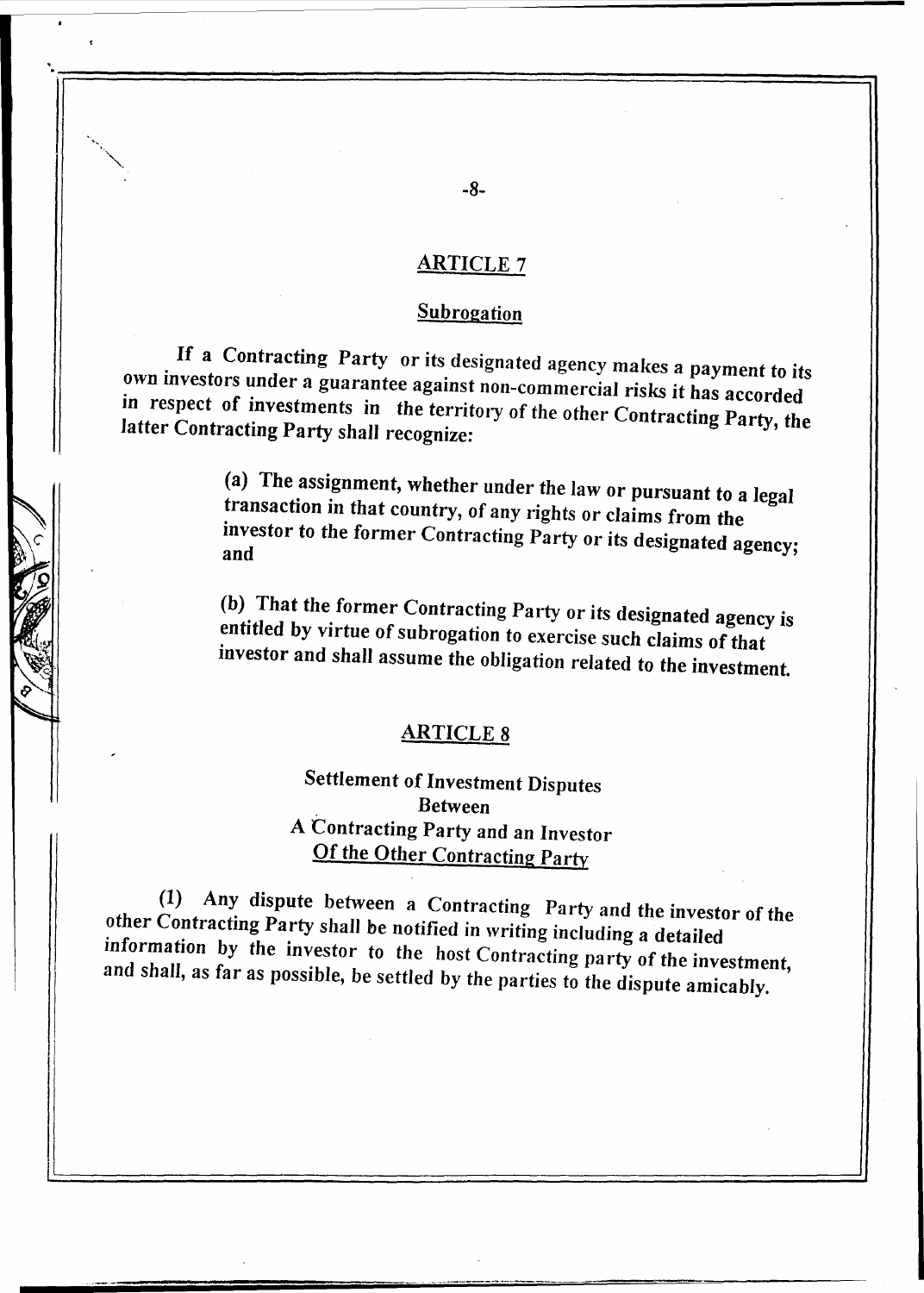$(2)$  The local remedies under the laws and regulations of one Contracting Party in the territory of which the investment has been made shall be available for the investor of the other Contracting Party on the basis of treatment not less favorable than that accorded to investments of its own investors or investors of any third country.

(3) If the dispute cannot be settled in this way within six months from the date of the written notification mentioned in paragraph (1), it may be submitted upon request of the investor (his choice will be final) either to:

> (a) The International Center for the Settlement of Investment Disputes (ICSID) created by the convention on the settlement of investment disputes between Countries and Nationals of the other Countries opened for signature in Washington D.C. on 18th March 1965 ,when both contracting parties have become members of this convention.

(b) Ad-hoc Court of Arbitration established under the arbitration rules of procedures of the United Nations Commission for International Trade Law.

(4) The arbitration decision shall be final and binding for the parties in the dispute. Each Contracting Party shall execute them in accordance with its laws.

#### ARTICLE 9

#### Settlement of Disputes Between the Contracting Parties

(1) Disputes between the Contracting Parties concerning the interpretation or application of the agreement shall - if possible- be settled through negotiations between the governments of the Contracting Parties.

-9-

'" '".

 $\frac{1}{\sqrt{2}}$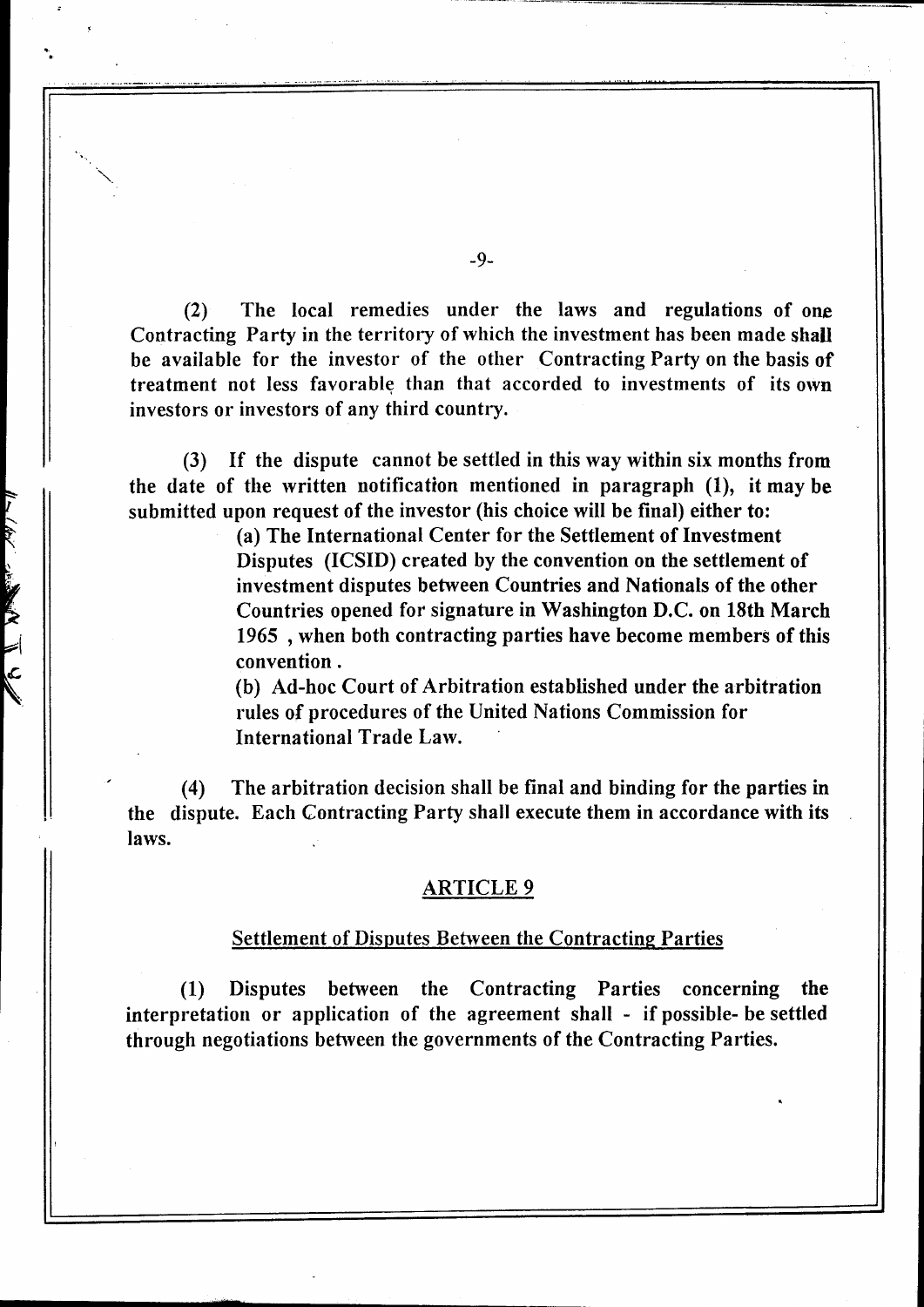(2) If the dispute cannot thus be settled within six months, from the start of the negotiations, it shall upon the request of either Contracting Parties be submitted to an Arbitral Tribunal in accordance with the provisions of this article.

(3) The Arbitral Tribunal shall be constituted for each individual case in following way: Within two months of the receipt of the request for the following way: Within two months of the receipt of the request for arbitration, each Contracting Party shall appoint one member of the Tribunal. These two members shall then select a national of a third Country, who on approval of the two Contracting Parties shall be appointed Chairman of the Tribunal. The Chairman shall be appointed within three months from the date of appointment of the other two members.

(4) If within the periods specified in paragraph (3) of this article the necessary appointments have not been made, a request may be made by either Contracting Parties to the president of the International Court of Justice to make such appointments. If he happens to be a national of either Contracting Parties or he is otherwise prevented from discharging the said function, the vice. president shall be invited to make the appointments. If the vice- 'president also happens to be a national of either Contracting Party or prevented from discharging the said function, the member of the International Court of Justice next in the seniority who is not a national of either Contracting Parties shall be invited to make the appointments.

(5) The Arbitral Tribunal shall determine its own procedure and shall reach its decision by a majority of votes. Such decision shall be final and binding on both Contracting Parties. Each Contracting Party shall bear the cost of its own arbitrator and its Counsel in the arbitral proceedings; the cost of the Chairman and the remaining costs shall be borne in equal parts by both Contracting Parties.

**ttt** 

A 深深

-10-

'. r~==================--====--=====:::::::===========-==---==--==----=----=·--=========~l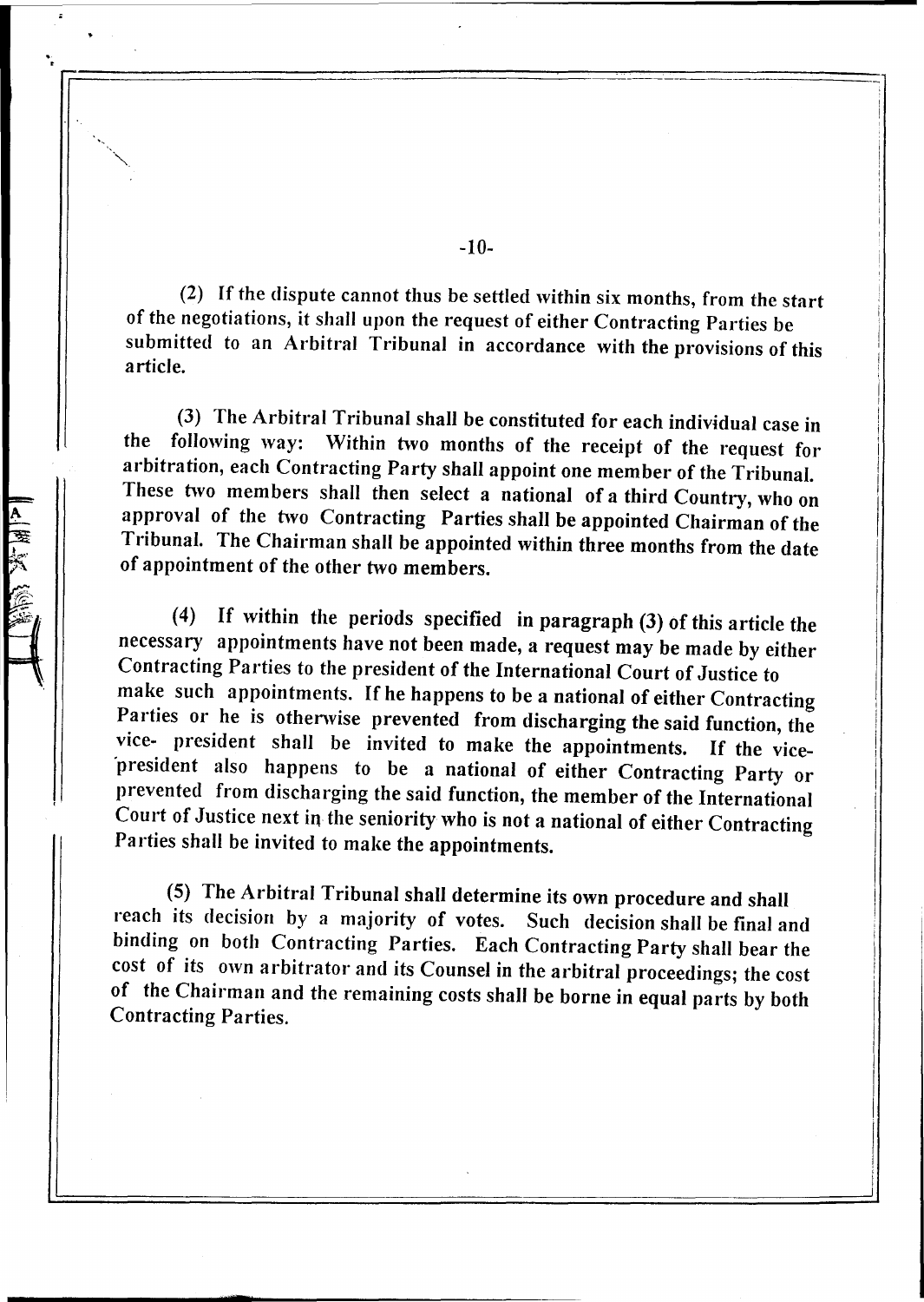## -11-

. .

#### ARTICLE 10

# Application of Other Rules

(1) Where a matter is governed simultaneously by this Agreement and by another international agreement to which both Contracting Parties are parties, or by general principles of International Law, nothing in this Agreement shall prevent either Contracting Party or any of its investors who own investments in the territory' of the other Contracting Party from taking advantage of whichever rules are the more favorable to his case.<br>(2) If the treatment to l

If the treatment to be accorded by one Contracting Party to investors of the other Contracting Party in accordance with its laws and regulations or other specific provisions or contracts is more favorable than that accorded by this Agreement, the more favorable treatment shall be

## ARTICLE 11

# Application of the Agreement

force. (1) The Agreement shall apply to aU investments after its entry into

(2) This Agreement shall not apply to disputes existing before its entry into force. ,

# ARTICLE 12

# Entry into Force

This Agreement shall enter into force on the date when the Contracting<br>Parties have notified in whiting stall in the date when the Contracting have notified in writing each other, that all necessary legal requirements for its entry into force have been completed".